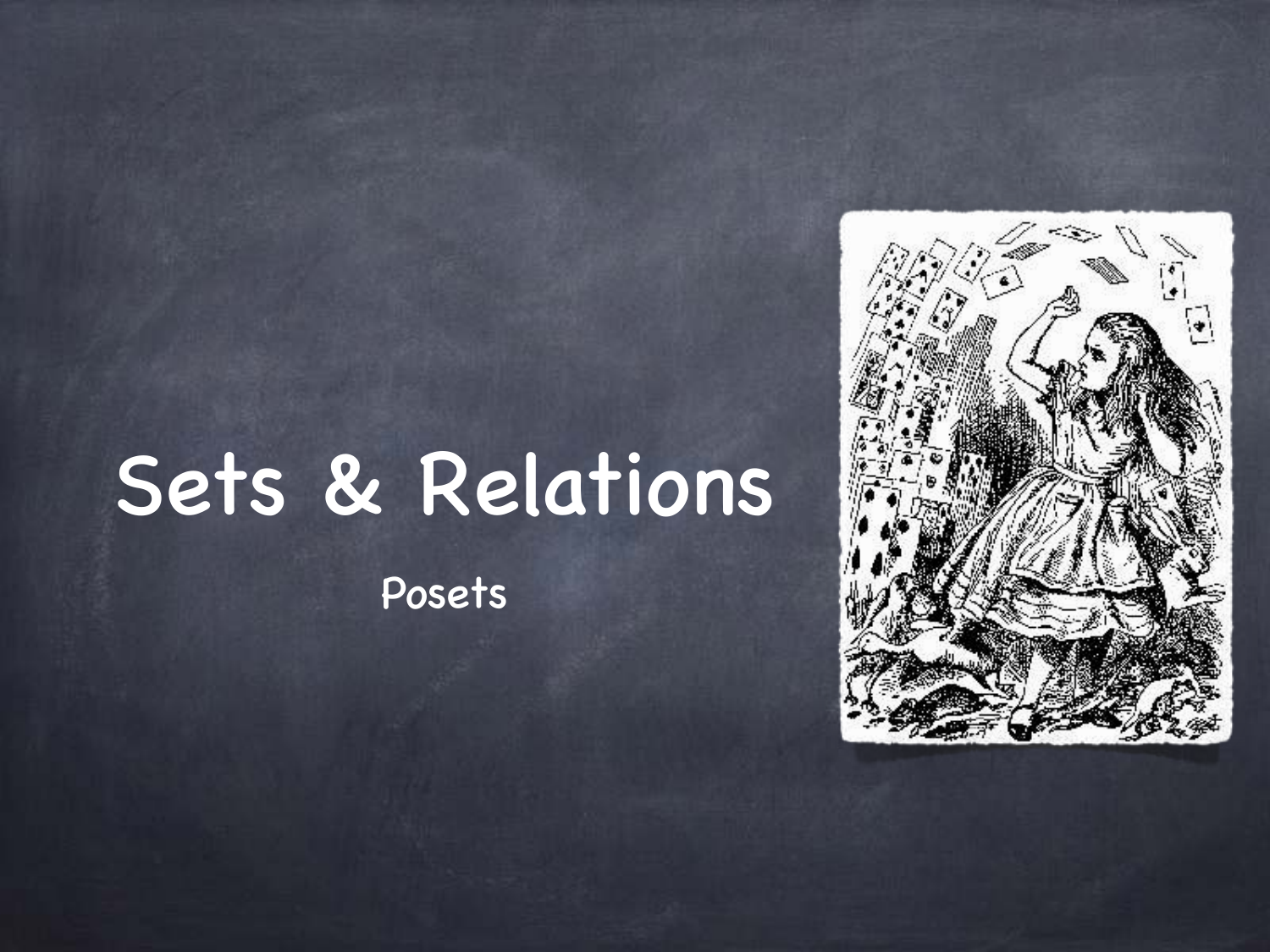

Transitive: Path from a to b implies edge (a,b)

#### Landscape of Transitive Relations

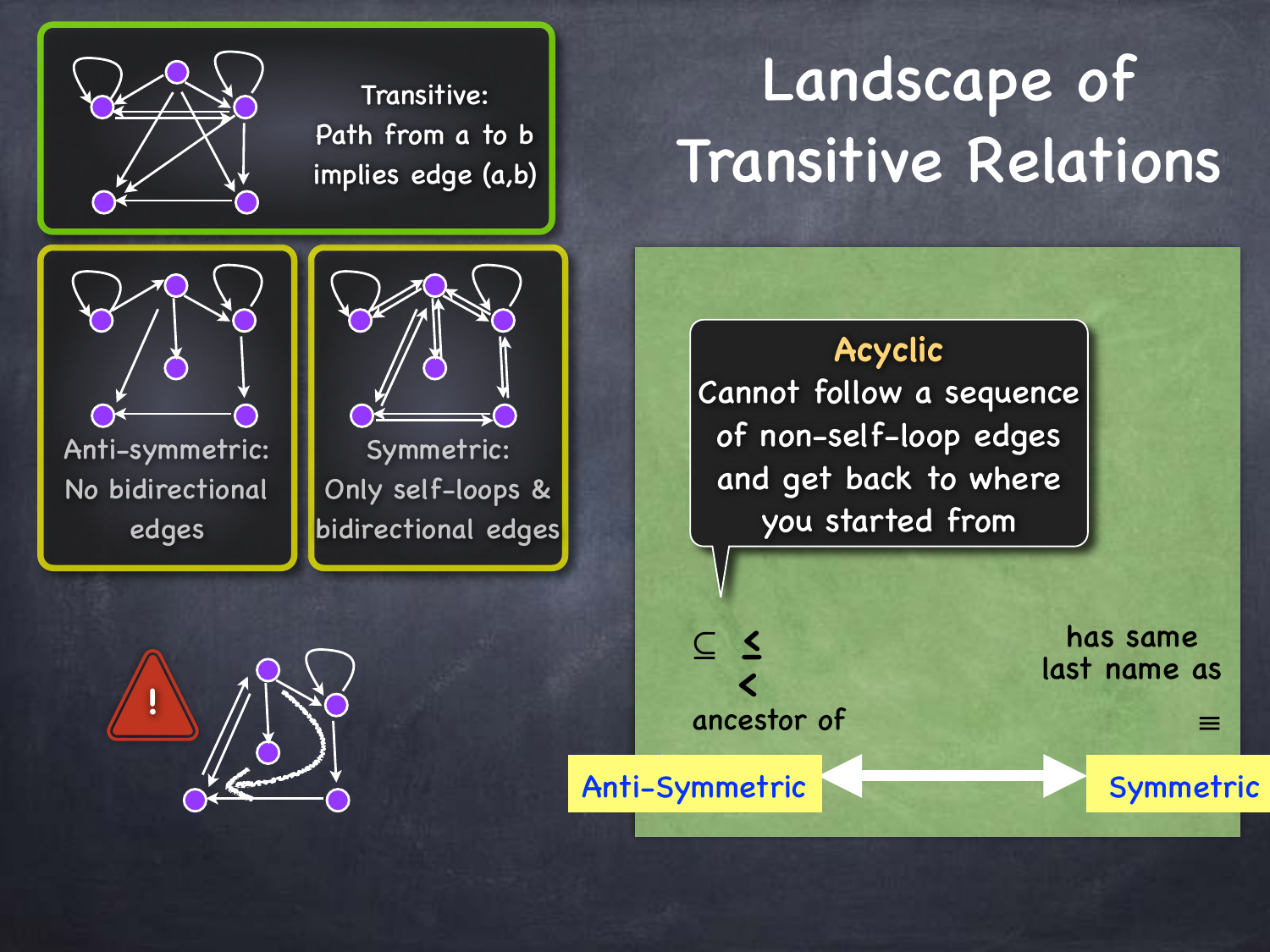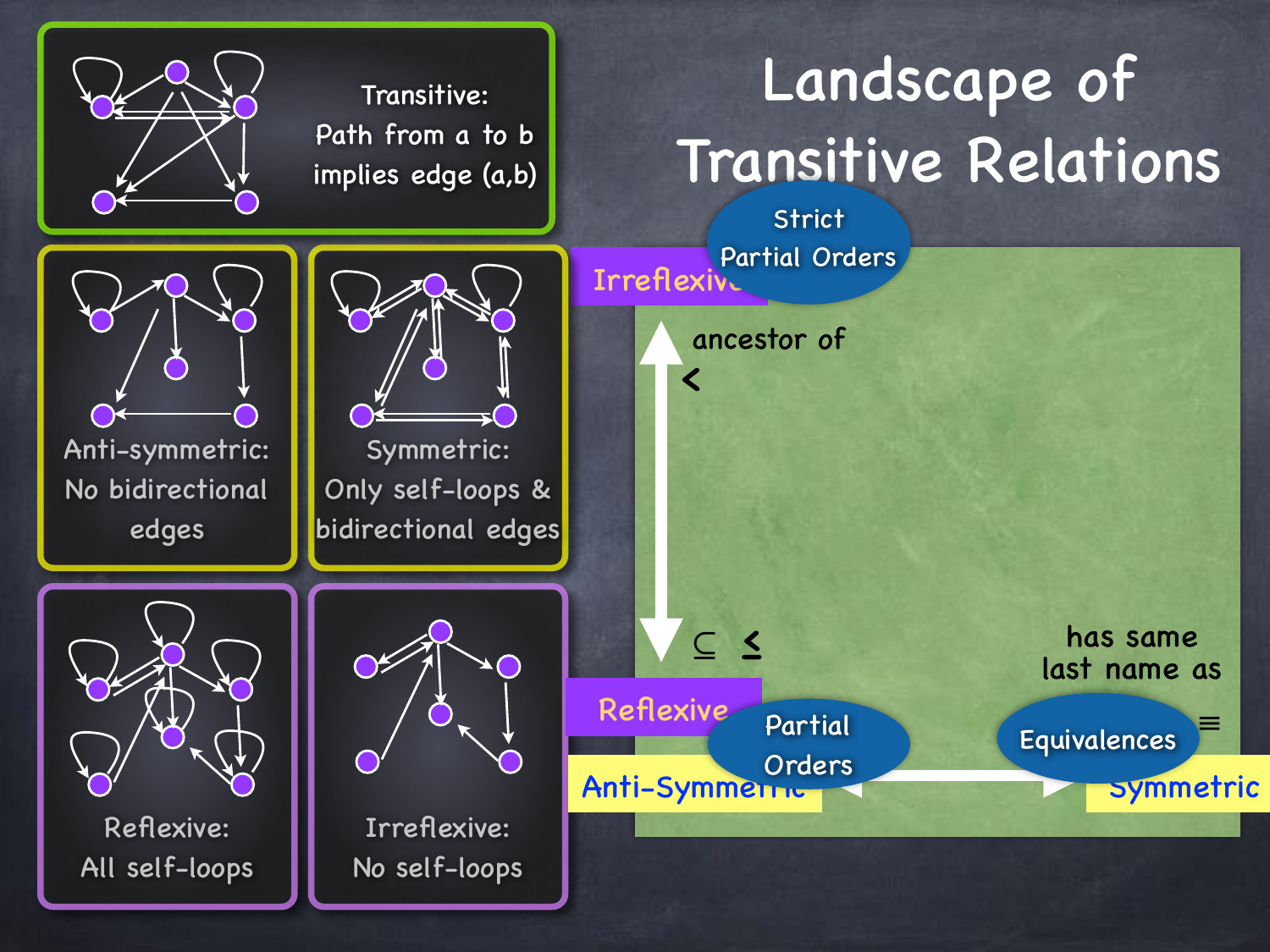# Partial Order

partial order: irreflexive, rather than reflexive

A transitive, anti-symmetric and reflexive relation e.g. ≤ for integers, divides for integers, ⊆ for sets, "containment" for line-segments Equivalently, transitive and acyclic (and ir/reflexive) (a pair of bidirectional edges is a "cycle") "Order" refers to these properties "Partial": not every two elements need be "comparable" i.e., {a,b} s.t. neither a⊑b nor b⊑a e.g., neither A ⊆ B nor B ⊆ A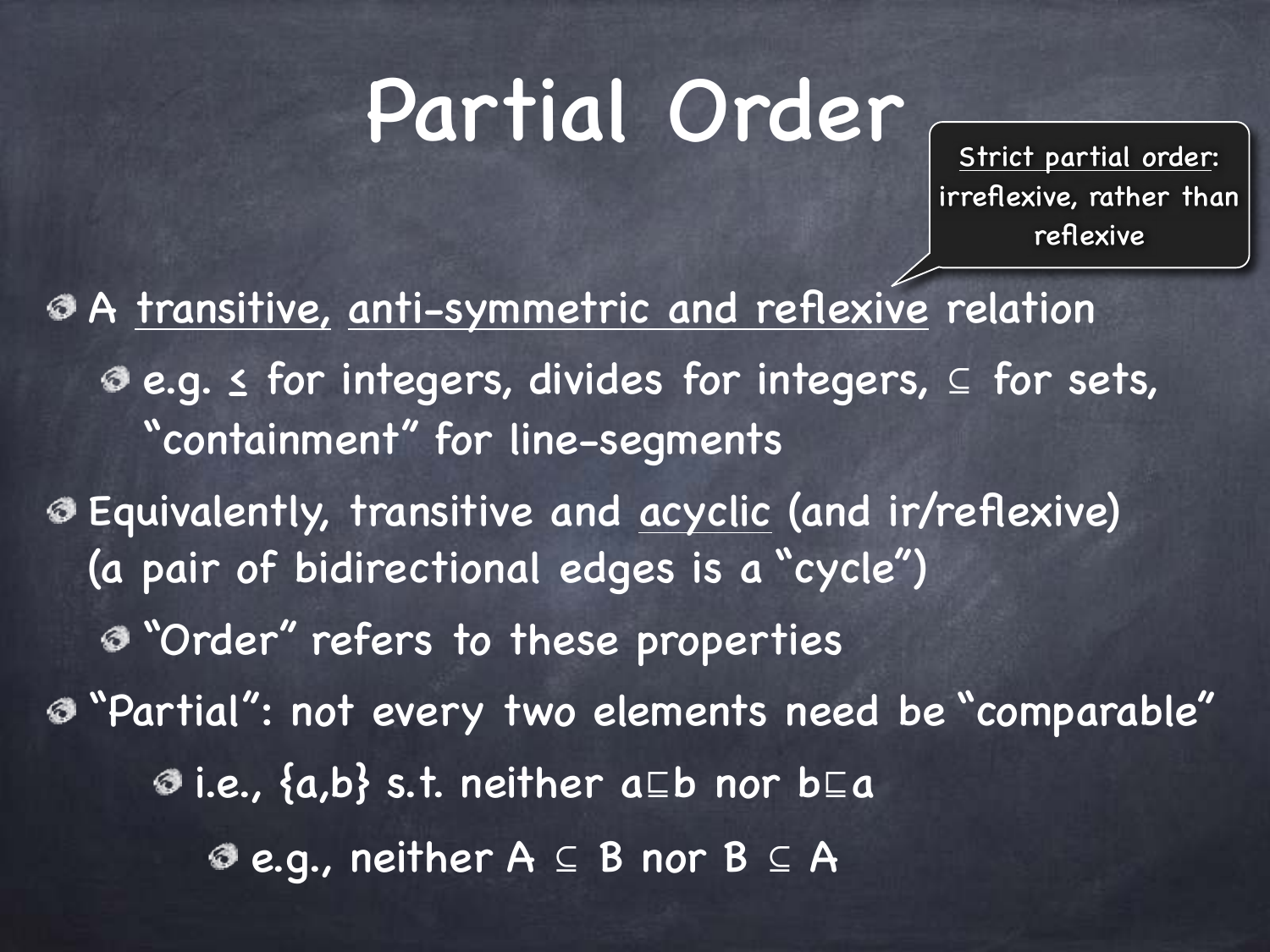#### Posets

Partially ordered set (a.k.a Poset) A non-empty set and a partial order over it Denoted like (S, ≼)  $e.g. S = {S_1, S_2, S_3, S_4, S_5}$  **where**  $S_1=\{0,1,2,3\}$ ,  $S_2=\{1,2,3,4\}$ ,  $S_3=\{1,2,3\}$ ,  $S_4=\{3,4\}$ , and  $S_5 = \{2\}$ . Poset  $(S, \subseteq)$ More generally, (S, ⊆) where S is any set of sets Verify: P⊆P; P⊆Q ⋀ Q⊆R → P⊆R; P⊆Q ⋀ Q⊆P → P=Q e.g. Divisibility poset: (Z**<sup>+</sup>**, | )  $\bullet$  Verify: a|a; a|b  $\wedge$  b|c  $\rightarrow$  a|c; a|b  $\wedge$  b|a  $\rightarrow$  a=b Check: - Anti-symmetric (no bidirectional edges), - Transitive, - Reflexive (all self-loops)  $S<sub>1</sub>$  $\mathsf{S}_2$  $S_3$  $\mathsf{S}_4$  $^{\prime}$ S5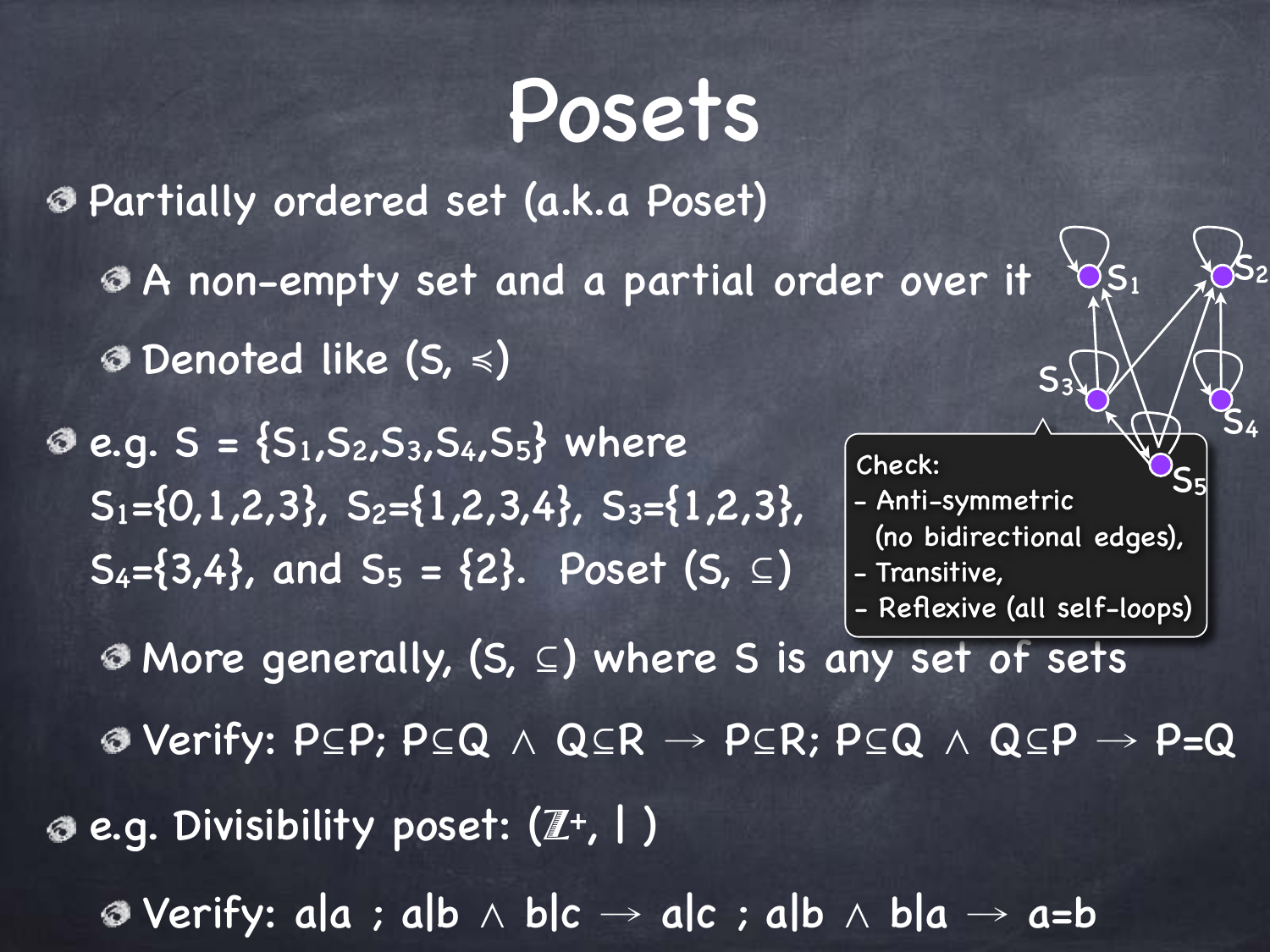### Extremal & Extremum

Maximal & minimal elements of a poset (S, ≼) x∈S is maximal if ∄y∈S-{x} s.t. x≼y x∈S is minimal if ∄y∈S-{x} s.t. y≼x  $\odot$  Need not exist (e.g., in  $(\mathbb{Z}, \leq)$ ). Need not be unique when it exists (e.g., divisibility poset restricted to integers > 1) Claim: Every finite poset has at least one maximal and one minimal element Proof by induction on |S| [Exercise] x∈S is the greatest element if ∀y∈S, y≼x x∈S is the least element if ∀y∈S, x≼y Useful in induction proofs about finite posets Need not exist. Unique when one exists.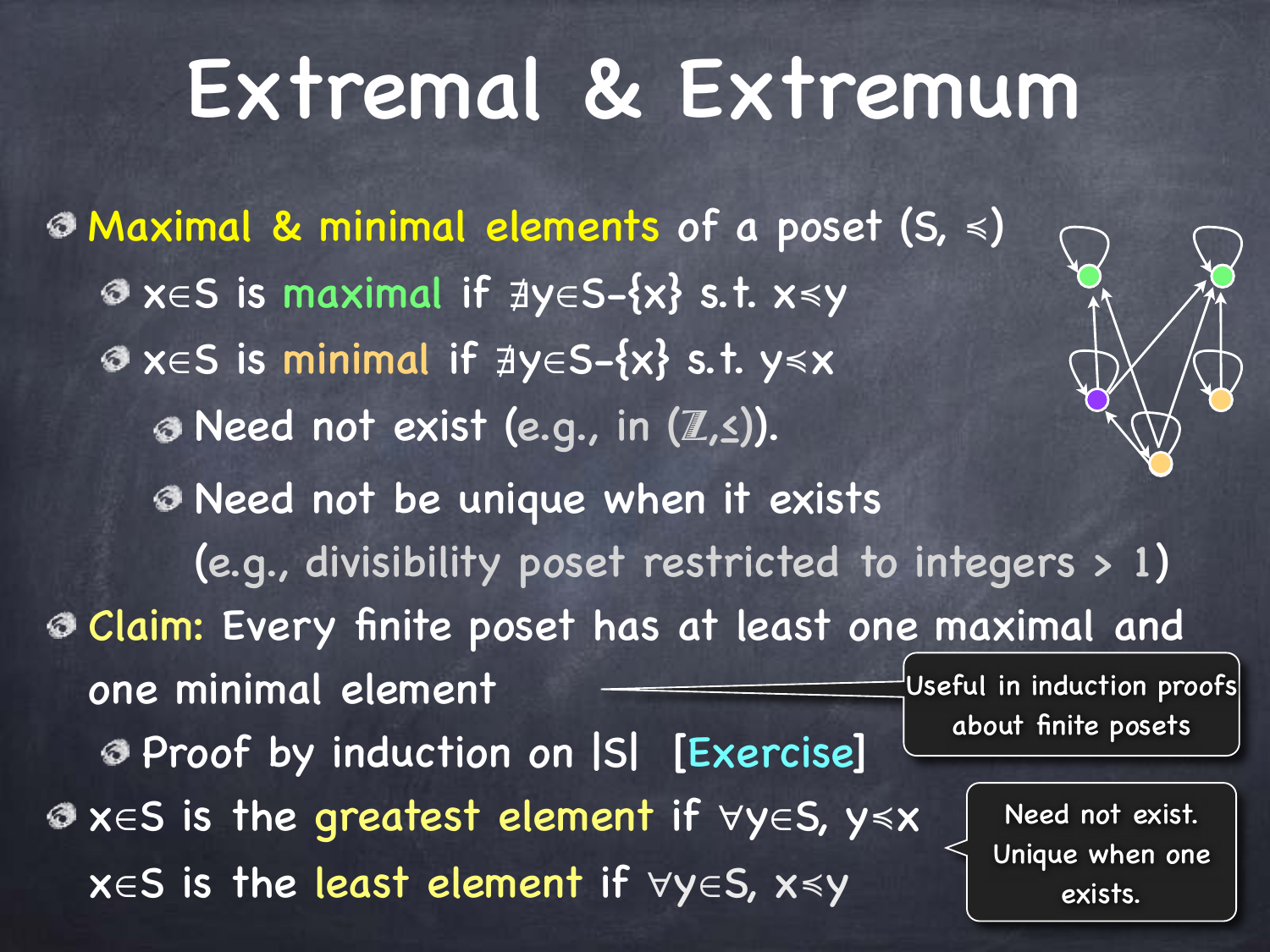### Other Relations from a Poset

Consider partial order ≼

≺ is the reflexive reduction of ≼ iff ≼ is the reflexive closure of ≺, and ≺ itself is irreflexive

a≺b iff a≠b and a≼b

⊑ is the transitive reduction of ≼ iff ≼ is the transitive closure of  $\sqsubseteq$ , and  $\forall a,b$  (  $a\sqsubseteq b \rightarrow \exists m \notin \{a,b\}$ ,  $a \le m \le b$  )

Well-defined for finite posets: Define a⊑b iff a≼b and  $\exists m \notin \{a,b\}$ ,  $a \le m \le b$ . [Prove by induction] Need not exist for infinite sets (e.g., for (R,≤), ⊑ defined as above is the equality relation)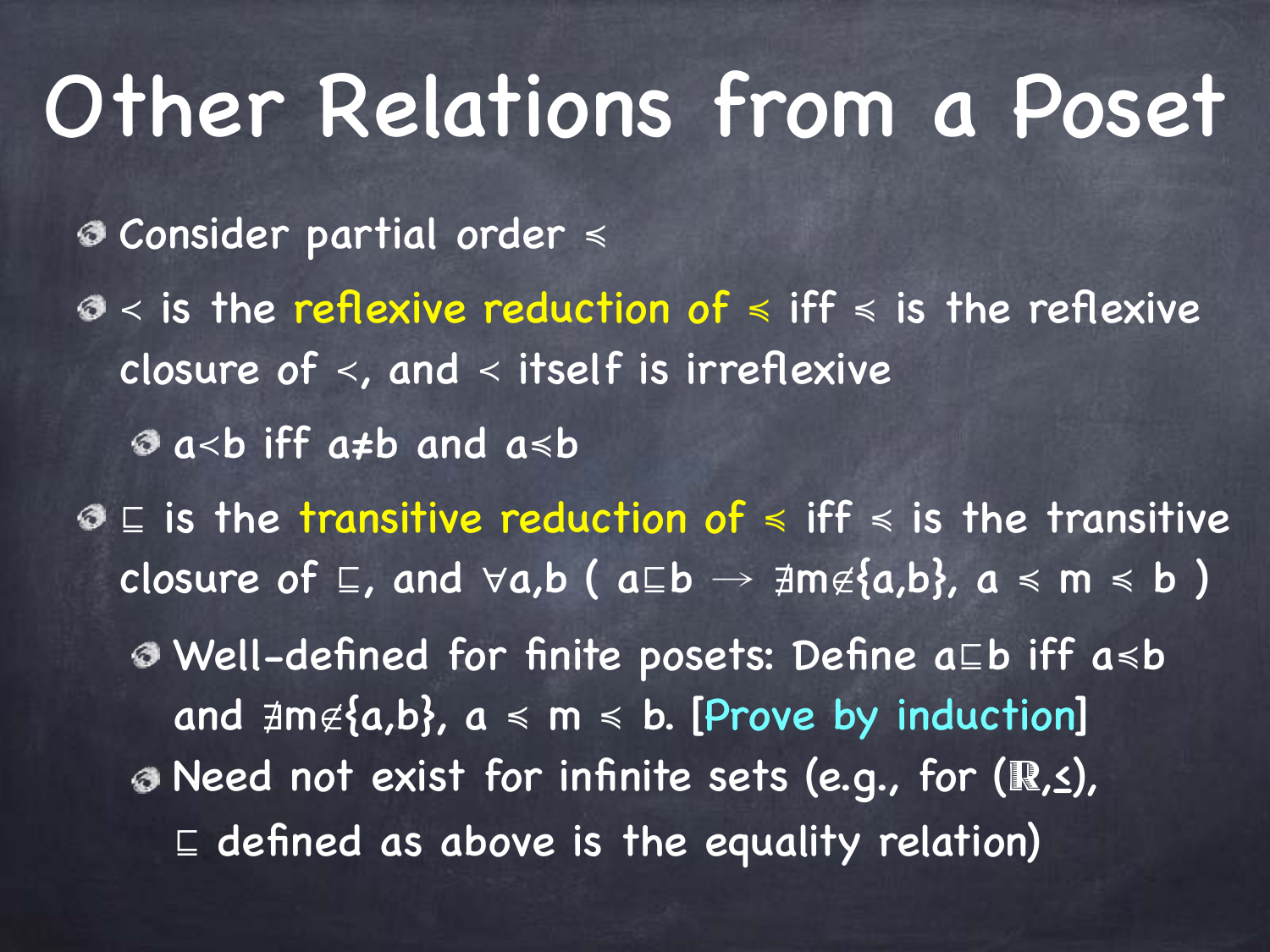Consider strict poset (Z**<sup>+</sup>** ,⊏), where a ⊏ b iff b/a is prime Claim: | is the transitive closure of the reflexive closure of ⊏ [Verify] Claim: ⊏ is the transitive reduction of the reflexive reduction of | [Verify] Note: Divisibility poset has a transitive reduction even though it is infinite Running Example **Divisibility poset: (**Z**<sup>+</sup>, | )** 16  $8$  12 14 15  $2\sqrt{3}$   $5\sqrt{7}$   $11$   $13$ 1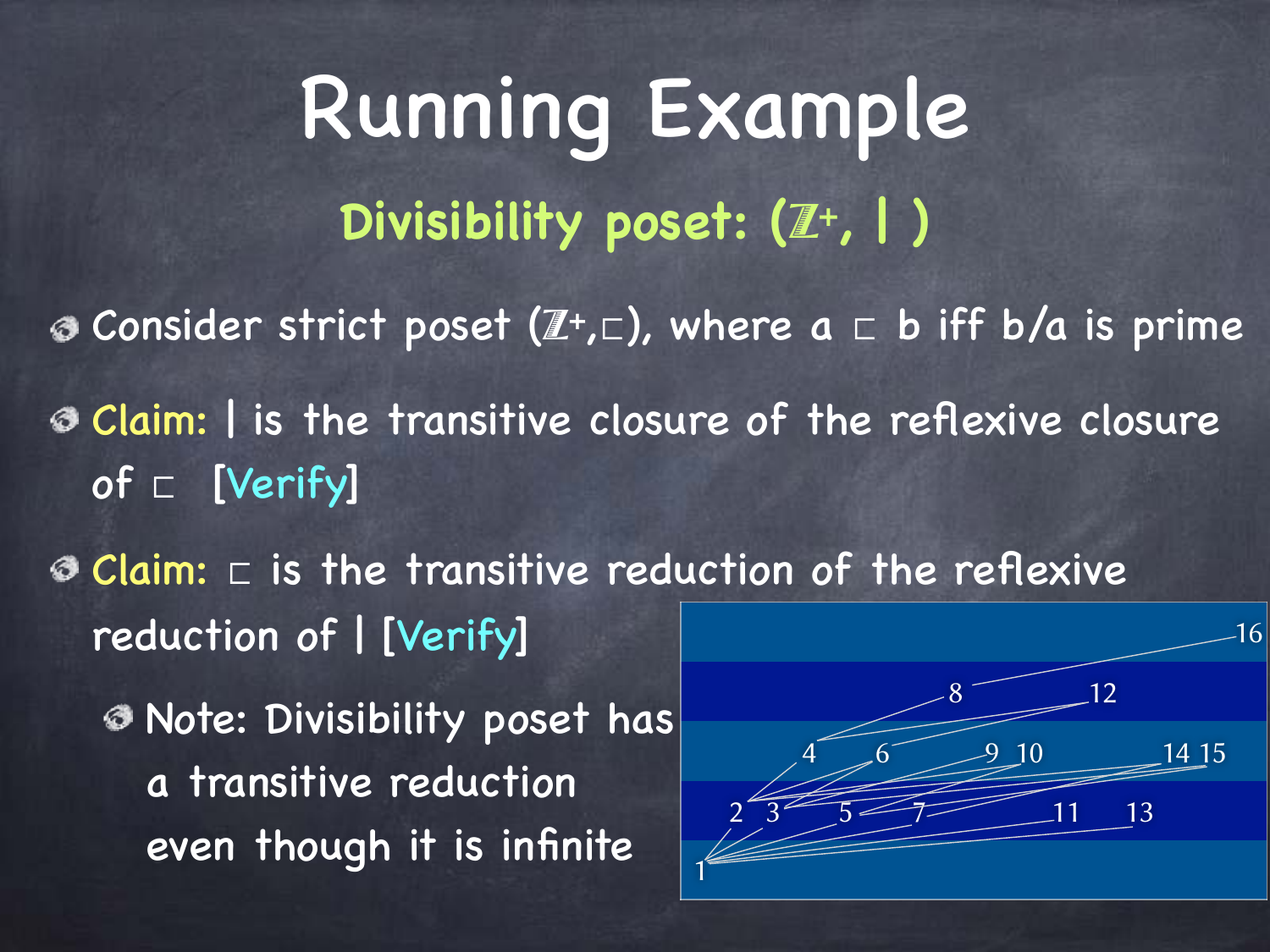### Hasse Diagram

For a poset (S, ≼), the transitive reduction of the reflexive reduction of  $\le$ , if it exists, has all the information about the poset Recall: For finite posets, guaranteed to exist Hasse Diagram: the graph of this relation (with arrowheads implicit)



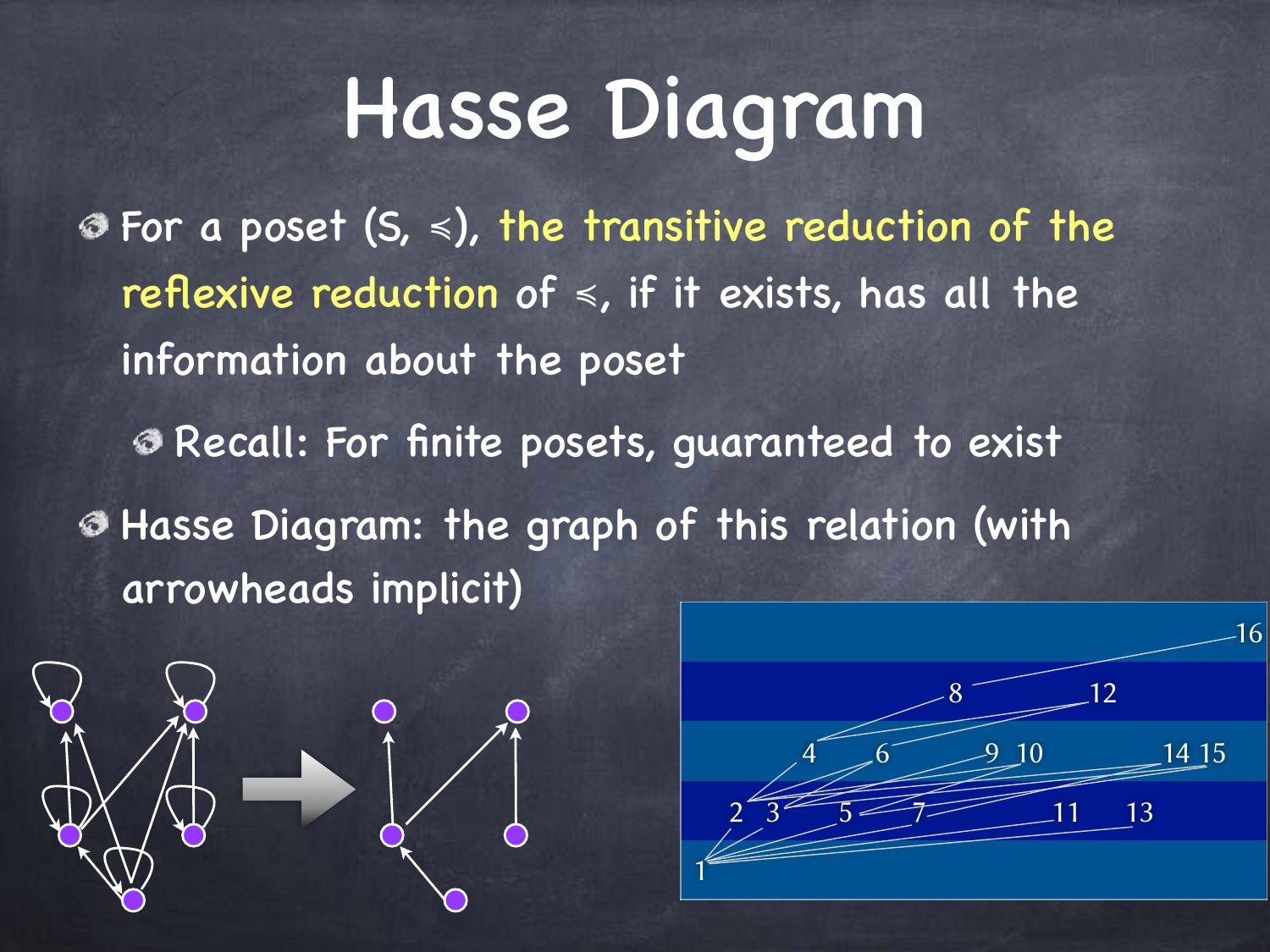## Bounding Elements

Need not exist.

Do exist in

- Given a poset (S, ≼) and T ⊆ S Maximal element in T : x∈T s.t. ∀y∈T, x≼y → y=x Minimal element in T :  $x \in T$  s.t.  $\forall y \in T$ ,  $y \le x \rightarrow y=x$ Greatest element in T : x∈T s.t. ∀y∈T y≼x Least element in T : x∈T s.t. ∀y∈T, x≼y Upper Bound for T : x∈S s.t. ∀y∈T, y≼x Lower Bound for T : x∈S s.t. ∀y∈T, x≼y Least Upper Bound for T: Least in {x| x u.b. for T} Need not exist. Unique when one exists. Need not be unique when one exists. finite posets
- Greatest Lower Bound for T: Greatest in {x| x l.b. for T}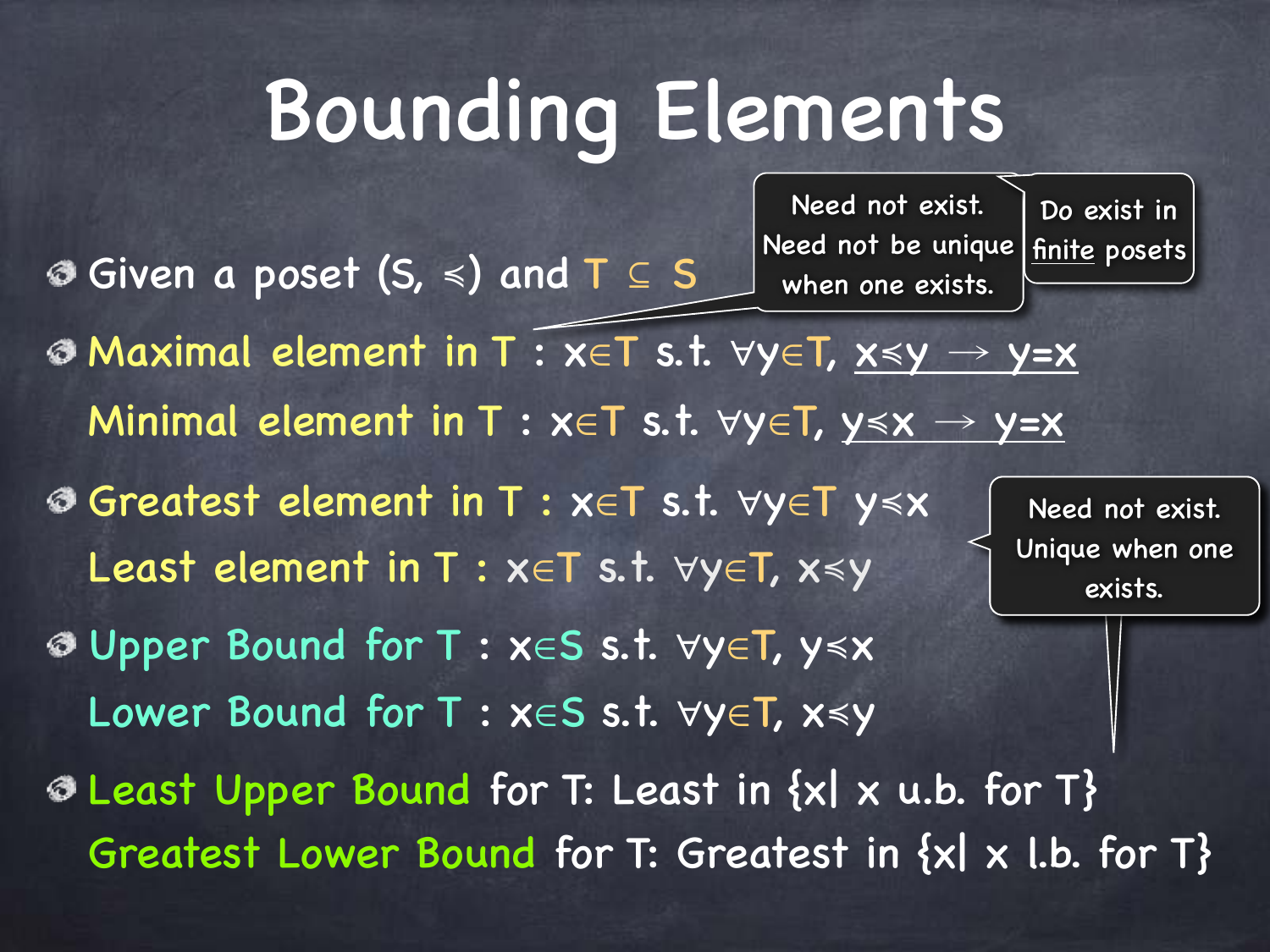Running Example Lower bound When is c a lower bound for T={a,b}?  $\odot$  c|a and c|b  $\Rightarrow$  c is a common divisor for {a,b} Greatest lower bound for  ${a,b}$  =  $qcd(a,b)$ Upper bound  $\odot$  d is an upper bound for  ${a,b} \Rightarrow$  ald, bld  $\Rightarrow$  d a common multiple for {a,b}  $\odot$  **Least upper bound for {a,b} = lcm(a,b) Divisibility poset: (**Z**<sup>+</sup>, | )**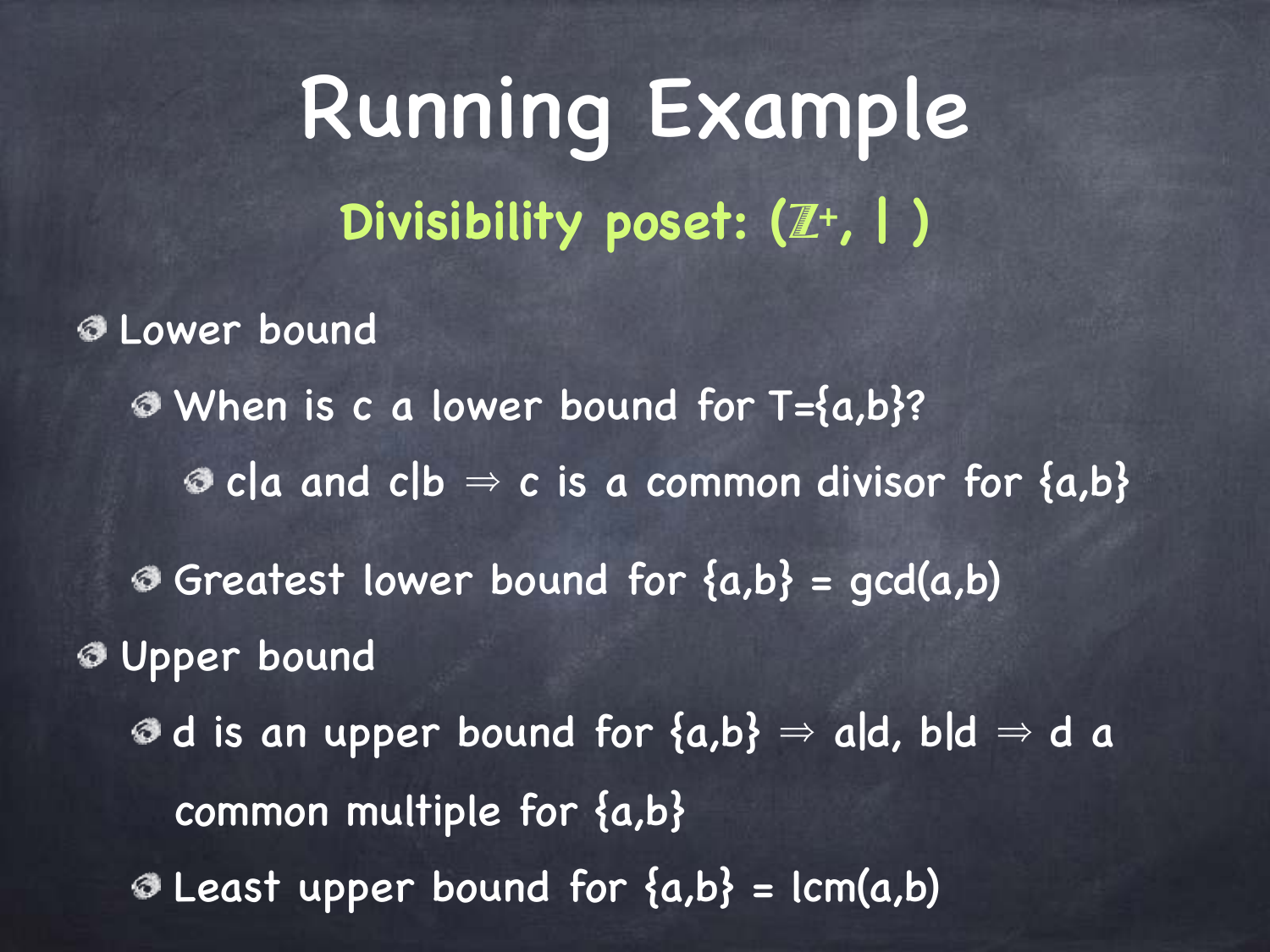#### Total/Linear Order

In some posets every two elements are "comparable": for {a,b}, either a⊑b or b⊑a

Can arrange all the elements in a line, with all possible right-pointing edges (plus, all self-loops)



If finite, has unique maximal and unique minimal elements (left and right ends)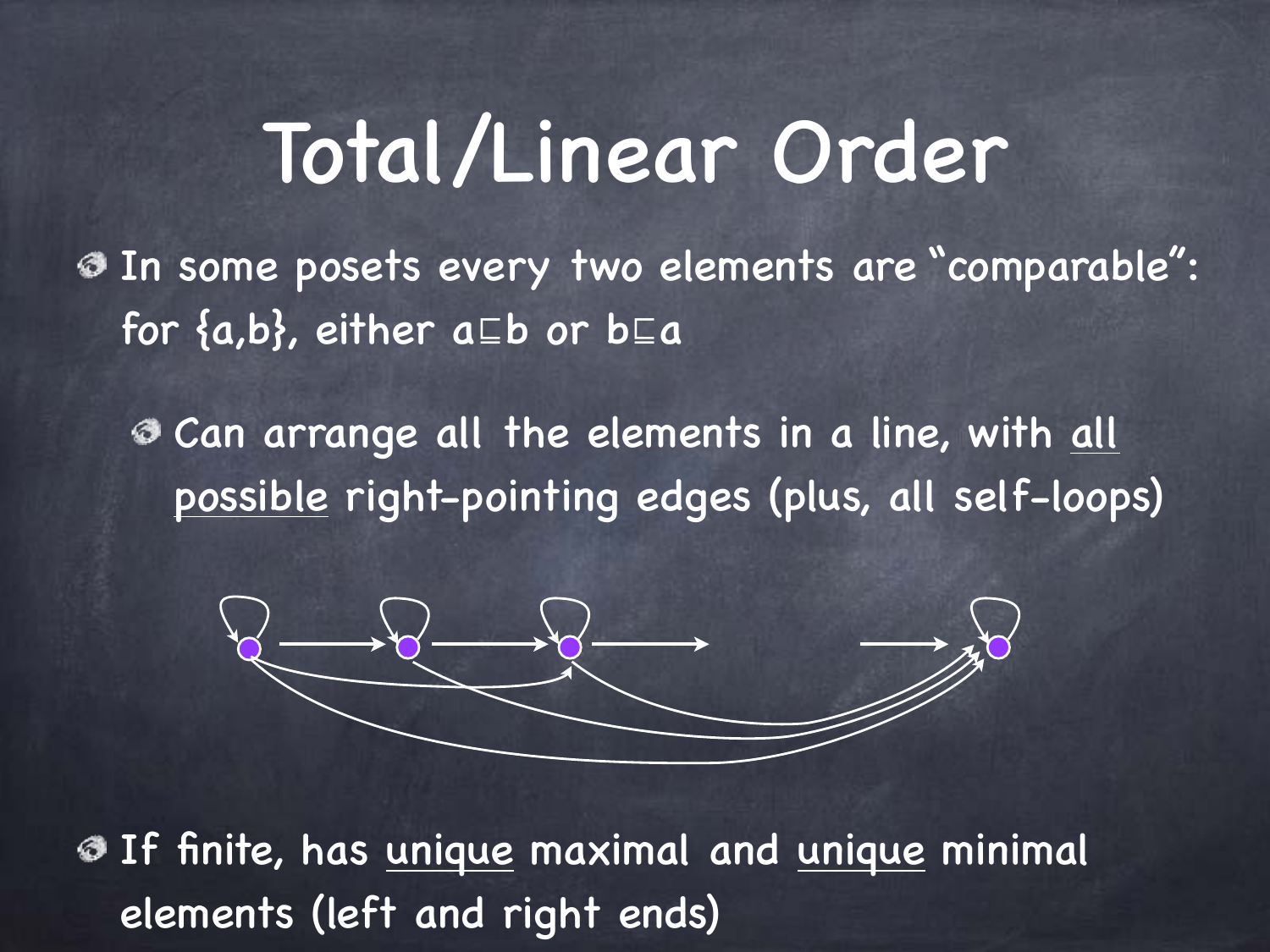#### Order Extension

A poset P'=(S,≤) is an extension of a poset P=(S,≼) if  $\forall a,b \in S, a \leq b \rightarrow a \leq b$ 

Any finite poset can be extended to a total ordering (this is called topological sorting)

Prove by induction on |S|

Induction step: Remove a minimal element, extend to a total ordering, reintroduce the removed element as the minimum in the total ordering.

For infinite posets? The "Order Extension Principle" is typically taken as an axiom! (Unless an even stronger axiom called the "Axiom of Choice" is used)